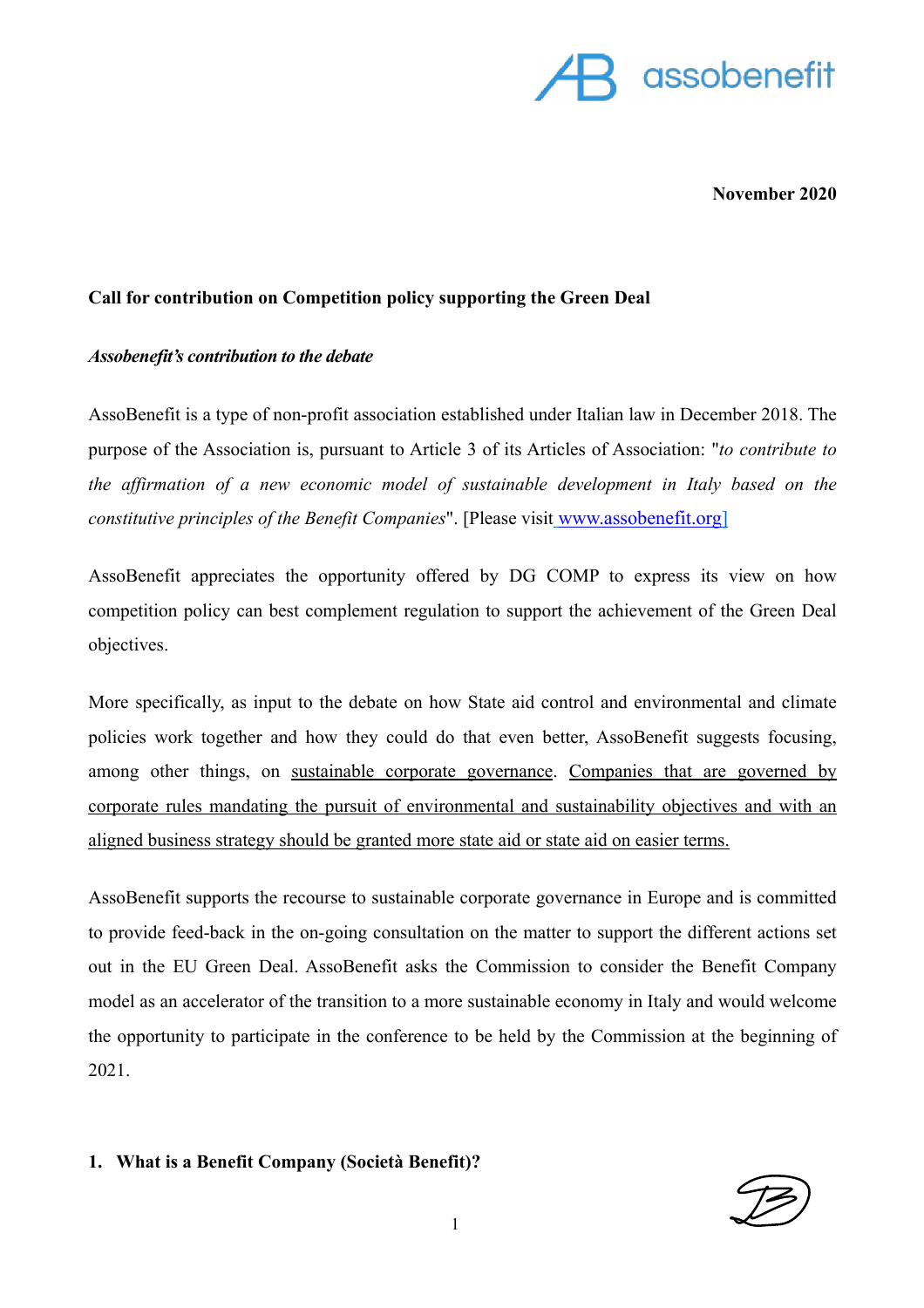The Benefit Company model builds on the features and support received in the U.S. by the Benefit Corporations movement. As of today, Italy is the only country in the EU where the model has been transposed into national law. AssoBenefit is therefore committed to contribute to the debate on sustainable corporate governance currently on-going. Benefit companies are a new legal form of business, introduced in Italy by law no. 208 (paragraphs 376 to 383 and annexes 4 - 5), which entered into force on 1 January 2016.

The traditional type of company is governed by the provisions of Article 2247 of the Italian Civil Code (c.c.). According to Article 2247 c.c. two or more people, by means of a company contract, confer goods or services for the joint exercise of an economic activity in order to divide the profits. This purpose is the only one contemplated by law for the companies referred to in Chapter V, titles V and VI of the Italian Civil Code (Srl, SpA, cooperatives etc.). In fact, the primary objective of shareholders is the maximization of profits, which is also the dominant criterion in their internal decision-making processes.

A Benefit Company is a traditional company with modified obligations that commit management and shareholders to higher standards of purpose, responsibility and transparency. The Benefit Company therefore does not constitute a new company type, additional and alternative to those already recognized in the Italian legal system, but more properly it represents a "qualification" that all types of companies under Italian law can acquire. The cardinal feature of the Benefit Company is the dualism of the purpose: the purpose of dividing profits (or the mutualistic purpose for cooperatives) is combined with the purpose of delivering common benefit for companies that qualify as Benefit Companies (Società Benefit) under Italian Law, in an effort at balancing both objectives by the company's management.

In a nutshell, the law governing Benefit Companies establishes that: a) the purposes of common benefit pursued must be indicated in the Statutes of the corporate; b) the company must be managed by balancing the interest of shareholders with that of stakeholders impacted by the business; c) a responsible person ensuring that the common benefit is pursued by the company is appointed; d) failure to comply with the aforementioned obligations may constitute a breach of the duties imposed on administrators by the law or by the Statutes and imply administrators' liability; and e) an obligation to report on annual basis on the common benefit, including the description of the specific objectives, the methods and actions put in place to achieve the common benefit or the causes that led to the impediment and/or slowdown, evaluation of the impact generated (using external evaluation standards), and description of the new objectives to be pursued in the following year. Finally, the law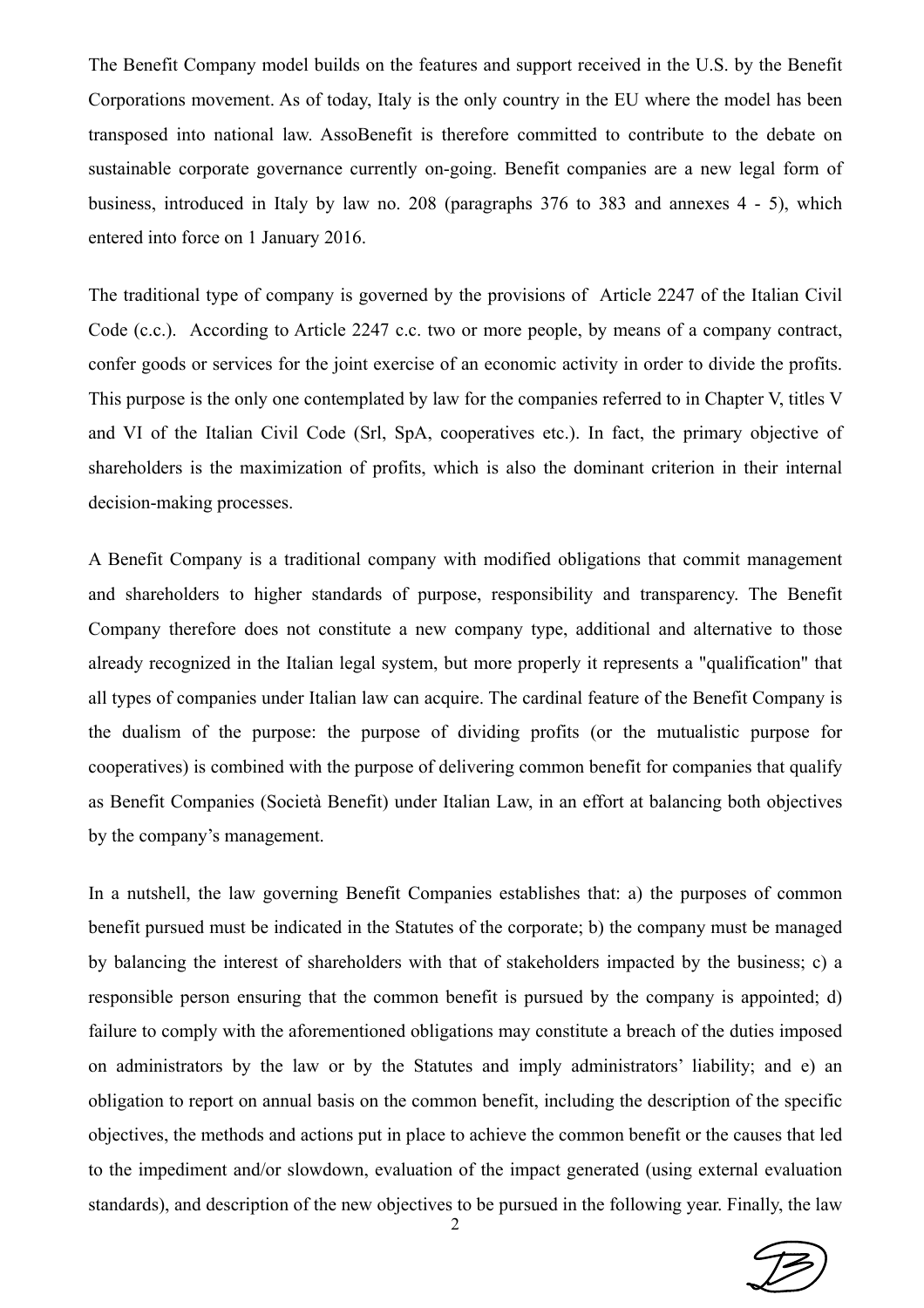governing Benefit Companies also attributes a specific role to the Italian Competition and Market Authority for the supervision of Benefit Companies that do not pursue the common benefit, which may be found liable of misleading consumers and taking advantage of wrong commercial practices.

## **2. What is Common Benefit pursued by Benefit Companies?**

By common benefit it is meant the pursuit of one or more positive effects (also achievable by reducing the negative effects) on people, communities, territories and the environment, cultural and social goods and activities, entities and associations, and other stakeholders. Benefit Companies are obliged to consider the impact of the company's activities on society and the environment in order to create long-term sustainable value for all stakeholders.

In addition, the Benefit Company protects the mission in case of entry of new investors, changes of leadership and generational changes. At present, Benefit Companies do not enjoy economic or fiscal incentives so in addition to representing a value for society, they do not cause burdens for taxpayers.

# **3. Why more aid (or aid on easier terms) should be granted to Benefit Companies under state aid control?**

In spite of the limited geographical area where the Benefit Company model can be implemented (only Italy in Europe as of today), it is worth noting that the principles underpinning the "common benefit" pursued by Benefit Companies reflect in substance the drivers used under the Taxonomy Regulation to claim Taxonomy alignment, i.e. to a) substantially contribute to one of six environmental objectives, b) not significantly harm any other, and c) comply with minimum safeguards.

Benefit Companies and sustainable corporate governance generally therefore have the potential to fast-track the transition to sustainability of EU economy, by their own legal commitments and corporate responsibility.

## **a. The Common Benefit of Benefit Companies is aligned to Environmental Impact**